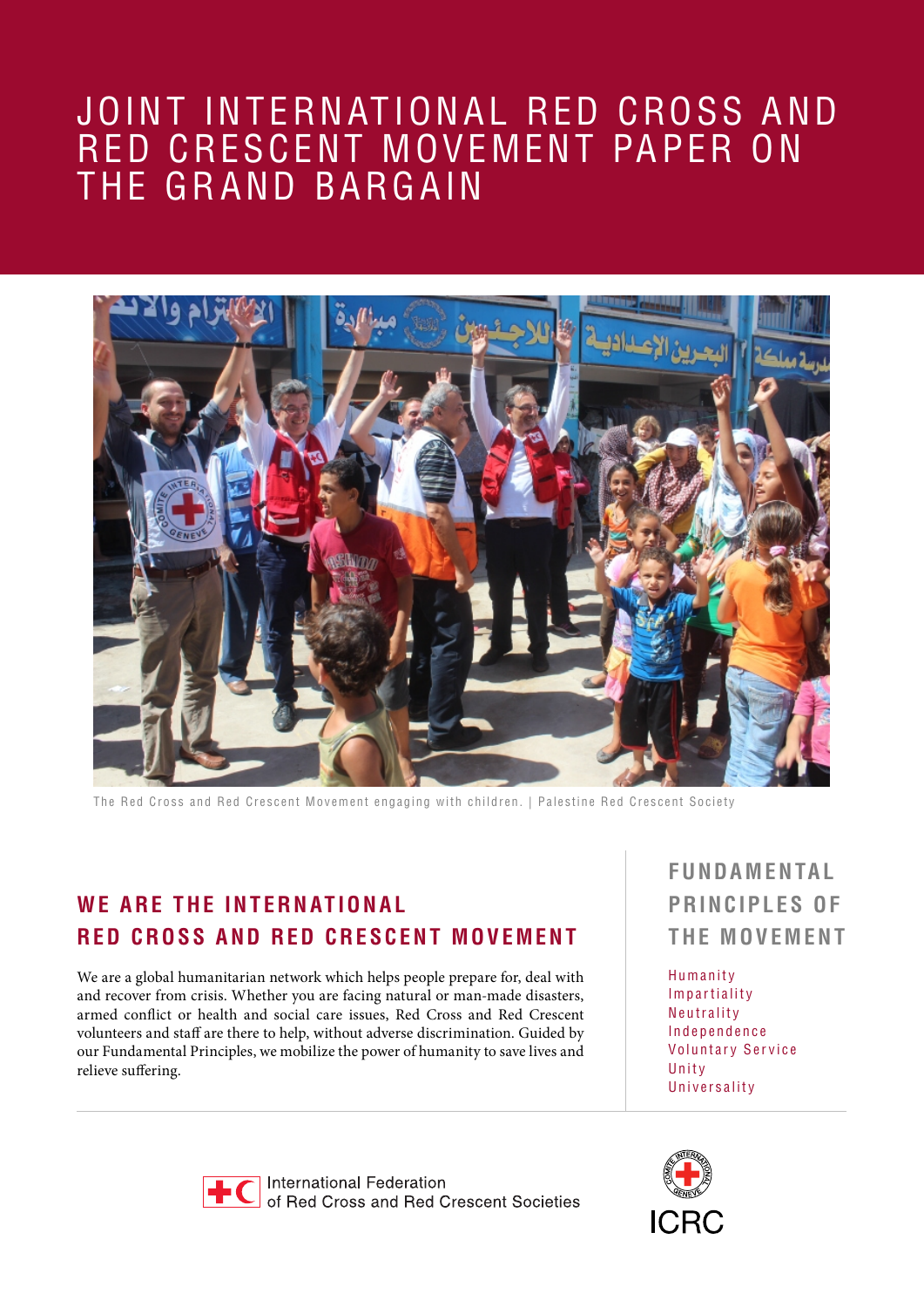## **INTRODUCTION**

Humanitarian organizations are responding to more needs than ever. Future investment in humanitarian action must close the gap between growing demands and the resources available to meet them. The United Nations (UN) Secretary General convened a High Level Panel (HLP) on Humanitarian Financing, whose report was released in January 2016. Among the proposed recommendations is a "Grand Bargain" between major donors and humanitarian organizations that seeks greater efficiency and improved incentives in financing humanitarian action.

The International Red Cross and Red Crescent Movement (the Movement) welcomes the Grand Bargain and is determined to constructively engage in discussions with donors and other humanitarian organizations. The Movement believes that it is critical to focus the Grand Bargain on changes that demonstrably lead to improved services and support for vulnerable communities and people. Many of the recommendations of the HLP report are useful in this regard.

The following pages lay out the Movement's offer and ask in the Grand Bargain, while providing examples and insights based on its collective experience over the past 150 years. Section 1 of this document outlines the Movement's commitments to the Grand Bargain, Section 2 provides examples of these commitments in action, Section 3 highlights areas of concern for the Movement, and Section 4 expands upon what we consider to be the key donor commitments that will provide the necessary humanitarian gains.

In order to examine how the Movement can contribute to the Grand Bargain and its implementation, it is equally important to recognize its unique status and history. The Movement is the world's largest humanitarian network, made up of the International Committee of the Red Cross (ICRC), the International Federation of Red Cross and Red Crescent Societies (IFRC) and 190 Red Cross and Red Crescent National Societies. The Movement, with its unique combination of local, national and international roles and capacities, is well placed to champion and apply many of the recommendations in the HLP report and those coming out of the ongoing Grand Bargain discussions.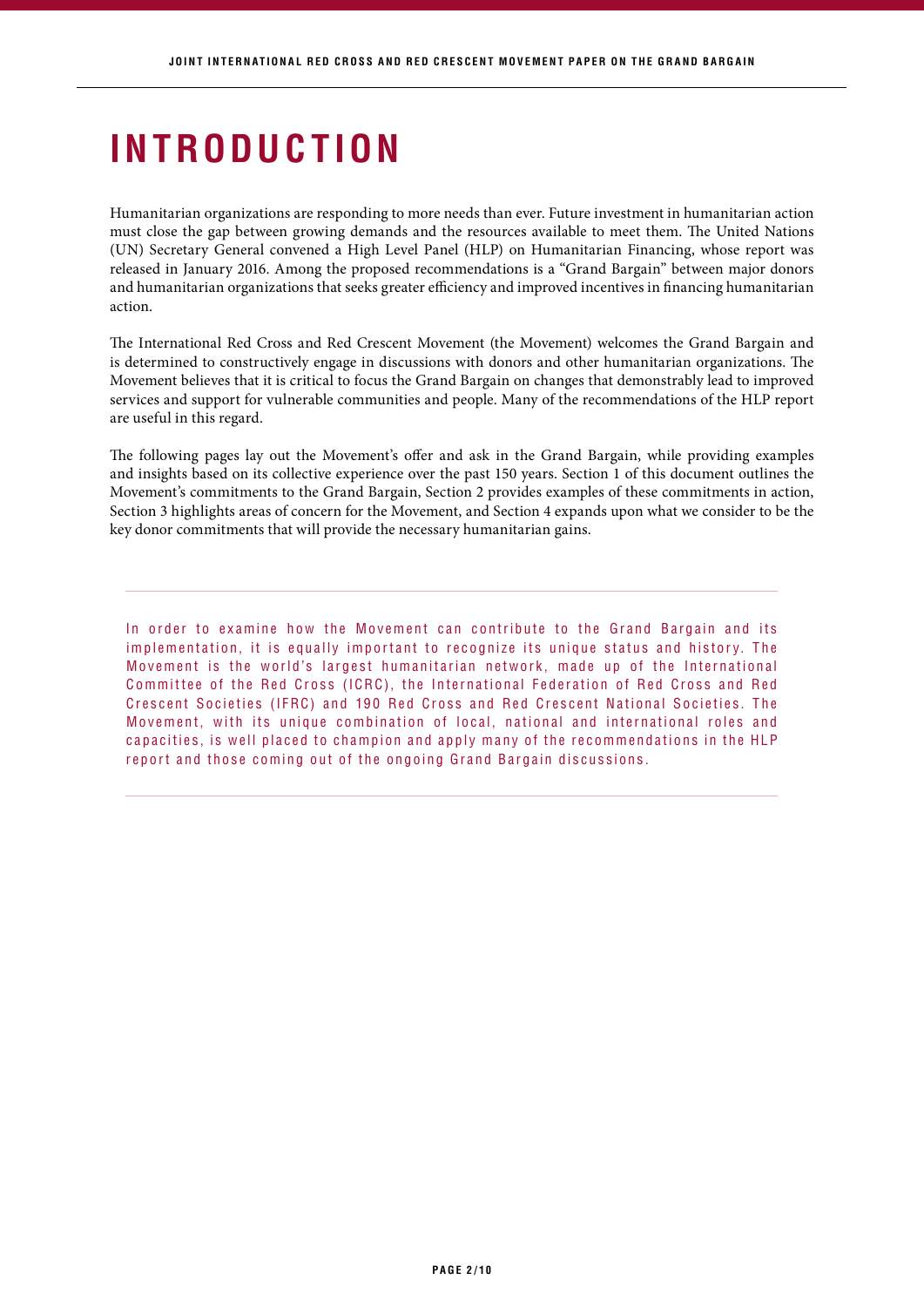# **THE MOVEMENT'S COMMITMENTS SECTION 1**

For the Movement, four elements of the Grand Bargain stand out as obvious priorities for concrete commitments to deliver clear humanitarian gains:

- reducing duplication and management costs •
- joining the participation revolution •
- providing greater support to local and national frontline responders •
- scaling up the use of cash-transfer programmes where appropriate •

We are confident that improving our work in these areas will lead to a significant increase in the cost-efficiency of the Movement's operations, and enhance the quality of the support we provide to the affected people and communities. These benefits are equally relevant to other humanitarian actors. We have already undertaken work in a number of these areas that convince us that there are important savings and improvements to be made by adopting these practices more widely. We commit in the Grand Bargain to:

- Mainstream proven practices that reduce duplication of efforts and management costs, as we work towards acting as "one Movement" wherever possible and appropriate. We will report on progress towards implementing this commitment, including to: 1.
	- improve the Movement's collective preparedness for and coordination in responding to crises, and adopt a "one Movement" approach in communications and resource mobilization for large scale emergencies; •
	- identify and act upon cases in which sharing resources, tools and assets with actors in the broader humanitarian sector will result in overall financial gains. •
- Join the "participation revolution" and further enhance our engagement with the people and communities we serve and ensure they participate in decisions that affect them and guide the Movement's actions. The Movement is committed to improve the quality and quantity of timely, accurate, life-saving and actionable information for communities; promote greater dialogue and twoway communication approaches with local communities; and support an environment of greater trust and accountability. Where this is not already the case, the Movement wants to invest more expertise in developing, with National Societies, locally relevant and flexible multi-platform engagement strategies that combine low- and high-tech channels. 2.
- Work together, and with donors, to scale up our investment in the operational and functional capacity of National Societies as frontline responders to support their delivery of relevant services in their respective countries and facilitate their access to diverse sources of funding, including at the international level. We will also enhance the transparency of our own support to National Societies. 3.
- Significantly increase the use of cash-based programmes by 2020, when and where the context allows, including in recovery and resilience-building or rehabilitation programmes. We will develop standard tools and advanced training and experience sharing for best practices, and engage in operational and strategic coordination with other humanitarian agencies for coordinated response, information sharing, and accountability to affected communities and to donors. 4.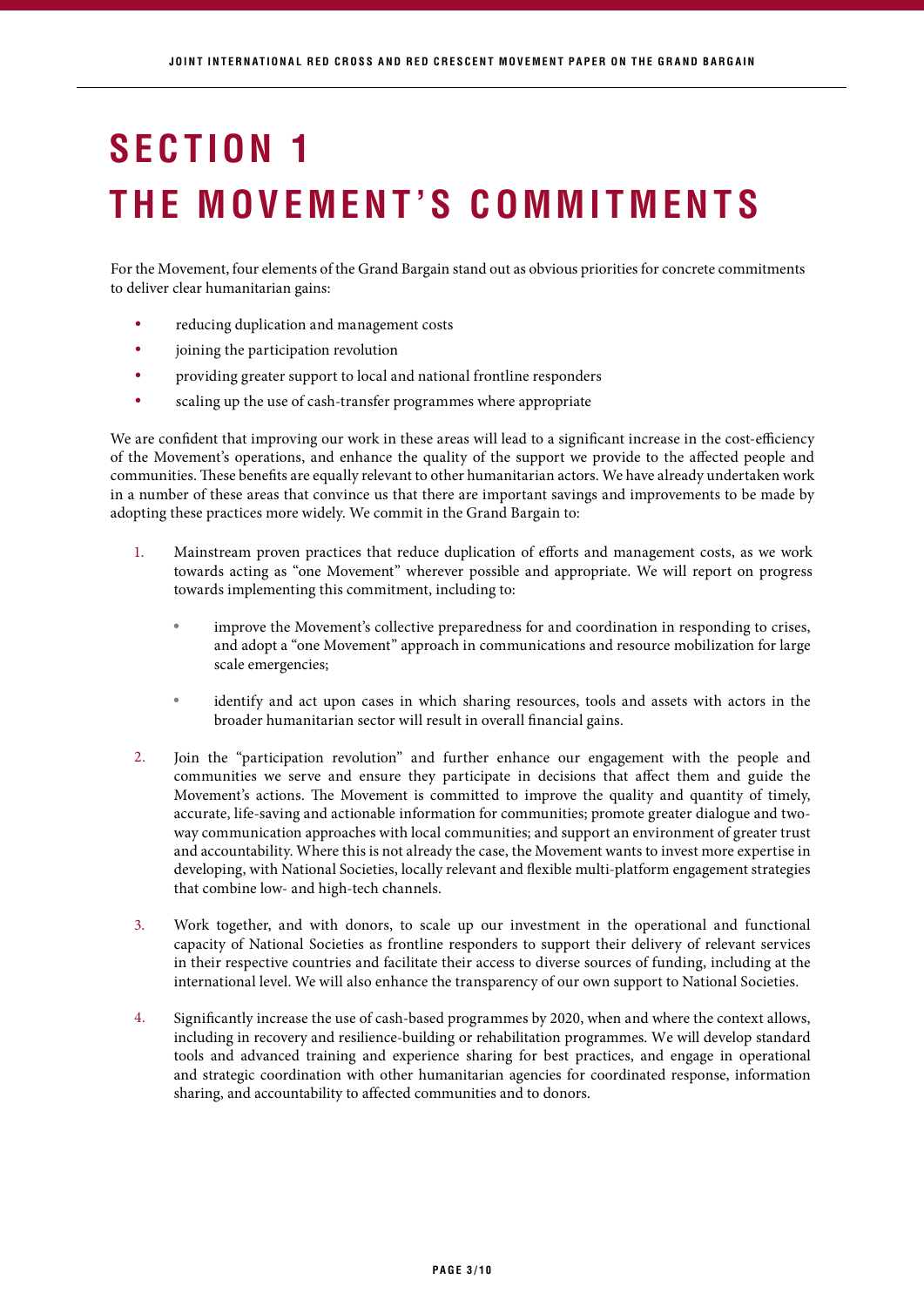# **COMMITMENTS IN ACTION SECTION 2**

## **REDUCING DUPLICATION AND MANAGEMENT COSTS**

The following examples illustrate situations where the Movement has already started to develop more efficient and cost-saving practices and which we commit to take further. They highlight humanitarian gains in quality or savings that can be achieved through some of the Grand Bargain recommendations.

#### **JOINING FORCES ON APPEALS — EFFICIENCY GAIN**

In April 2015, in the aftermath of the Nepal earthquake, the ICRC embedded its activities within the IFRC's emergency appeal rather than launch its own call for funds. This approach enabled greater coordination of common activities, reduced duplication and avoided overloading the Nepal Red Cross Society. Similar efforts were also made in response to the humanitarian situation in Yemen where IFRC activities were embedded in the ICRC appeal. The ICRC and the IFRC are developing and testing this concept of Movement-coordinated emergency appeals, and are exploring the feasibility of combined "Movement appeals" for large-scale emergencies.

#### **SHARING RESOURCES — FINANCIAL GAIN**

The ICRC offers its aircraft capacity to other agencies when and where appropriate. The ICRC has entered into agreements with Médecins Sans Frontières and the World Food Programme (WFP) on sharing aircrafts, which greatly maximizes efficiency and reduces duplication. The ICRC also has a safety and quality partnership with WFP, which avoids the duplication of safety audits on the same operations.

During the Haiti earthquake, IFRC logistics, together with the Dominican Red Cross and the Dominican Republic, created a humanitarian bridge between the Dominican Republic and Haiti that was responsible for facilitating the entry of humanitarian goods from the Movement and other humanitarian organizations, particularly in the first 90 days of the emergency. This allowed the Movement and other international humanitarian organizations to respond quickly to humanitarian needs, including the arrival of hospitals that served thousands of people.

Across the Movement, National Societies benefit from joint IFRC-ICRC efforts in procurement and logistics, enabling economies of scale and better prices for products. The Movement logistics catalogue is used by Movement partners and other humanitarian organizations and is an important document for logistics coordination inside and outside the Movement. The decision to share resources is taken in light of the particular context, and takes into account concerns around the perception, access and security of components of the Movement.

## **DEVELOPING AND SHARING A COMMON QUALITY CONTROL TOOL — QUALITY GAIN**

Quality, safety and sustainability issues in the ICRC's logistics function are managed to ensure that goods are of the right quality to meet people's needs. The ICRC has designed and put in place Quality Control Kits to check and monitor the stability and basic specifications of its 12 most used items, such as blankets, tarpaulins and kitchen sets. The ICRC has shared these tools with the inter-agency Quality Social and Environmental Procurement Working Group and provides support and training to the Office of the UN High Commissioner for Refugees and the International Organization for Migration on their use.

#### **THE DISASTER RELIEF EMERGENCY FUND — EFFICIENCY GAIN**

The Disaster Relief Emergency Fund (DREF) was established in 1985 and provides start-up loans, small/medium scale grants and allocations for imminent crisis. To date, DREF has made 1,600 allocations, assisted 170 National Societies, allocated over 240 million Swiss francs and reached 120 million people. It allows National Societies to immediately respond to needs in larger, sudden-onset disasters, as well as in small- to medium-scale emergencies that would not otherwise benefit from international disaster assistance. In both functions, DREF acts to channel international funds to frontline responders rapidly and with minimal transaction costs.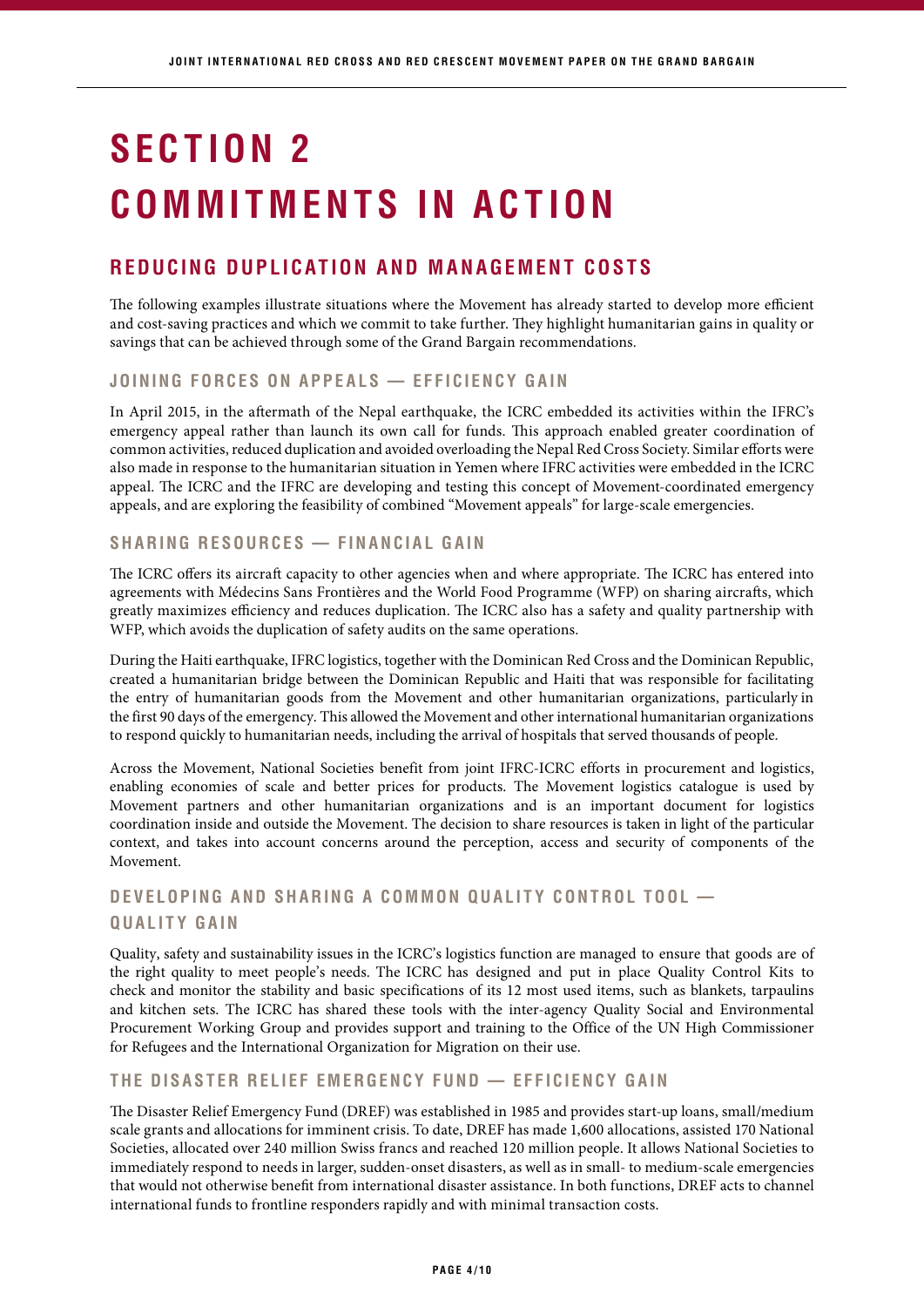## **THE PARTICIPATION REVOLUTION AND COMMUNITY ENGAGEMENT**

For the Movement, community engagement is two-fold. It is the process and commitment to provide life-saving, useful and actionable information to communities, and to use and/or establish two-way communication channels to listen to their needs, concerns, feedback and complaints, ensuring they actively participate in and guide the Movement's actions. In contexts of armed conflict, it makes it possible for the Movement to assess, engage and access communities across political divides.

Beyond listening to and consulting with local communities, integrating their views into the Movement's operations is essential to our work. Despite the changing environment in many emergencies around the world, the Movement has made progress in this area, but like many, faces challenges in ensuring that good practices are adopted, adapted and rolled out in a more predictable and timely manner. The IFRC and the ICRC are currently finalizing a Movement Training Module on Community Engagement for National Societies (expected for June 2016). The following examples provide concrete illustrations of the forms of community engagement already being carried out by the Movement.

#### **CREATING PLATFORMS TO COLLECT FEEDBACK**

When a water main broke in Aleppo, Syrian Arab Republic (hereafter Syria), in July 2015, the ICRC, the Syrian Arab Red Crescent and the Aleppo Water Board cleaned 56 drinking water points and set up water tanks across the city. The ICRC posted a map of these sites on Facebook and Twitter, providing information for local residents and seeking comments to help improve the service.

The IFRC is partnering with the UN Children's Emergency Fund to scale up the use of the U-Report tool. U-report is a free tool for community participation, designed to address issues that the population cares about. Once a U-Reporter has followed @UReportGlobal on Twitter, polls and alerts are sent via Direct Message and real-time responses are collected and mapped on this site. Results and ideas are shared back with the community. Issues polled include, for example, health, education, water, sanitation and hygiene, youth unemployment, HIV and AIDS, and disease outbreaks. The partnership will leverage the IFRC's global network of 17 million active volunteers, 160,000 Red Cross and Red Crescent branch offices, and deep presence in local communities.

### **PROACTIVELY REACHING OUT TO THE AFFECTED COMMUNITIES FOR THEIR INPUT**

In Rwanda, a partnership between the ICRC, the Rwandan Red Cross and MTN Rwanda, a local telecommunications company, is enabling Burundian refugees to get in touch with their loved ones by using their own mobile phones. An assessment conducted in November 2015 highlighted refugees' appreciation for these services and prompted the Movement to expand the provision of energy and connectivity to be better prepared to respond to new displacements, if any.

#### **C O L L A B O R AT I V E I N I T I AT I V E S**

The ICRC and the IFRC are members of the Communicating with Disaster Affected Communities (CDAC) Network. Established in 2009 as a cross-sector collaboration, the CDAC Network now convenes more than 30 organizations, including humanitarian, media development and technology organizations. The ICRC hosted the Network's first Annual Members Forum in Geneva, Switzerland, in July 2015.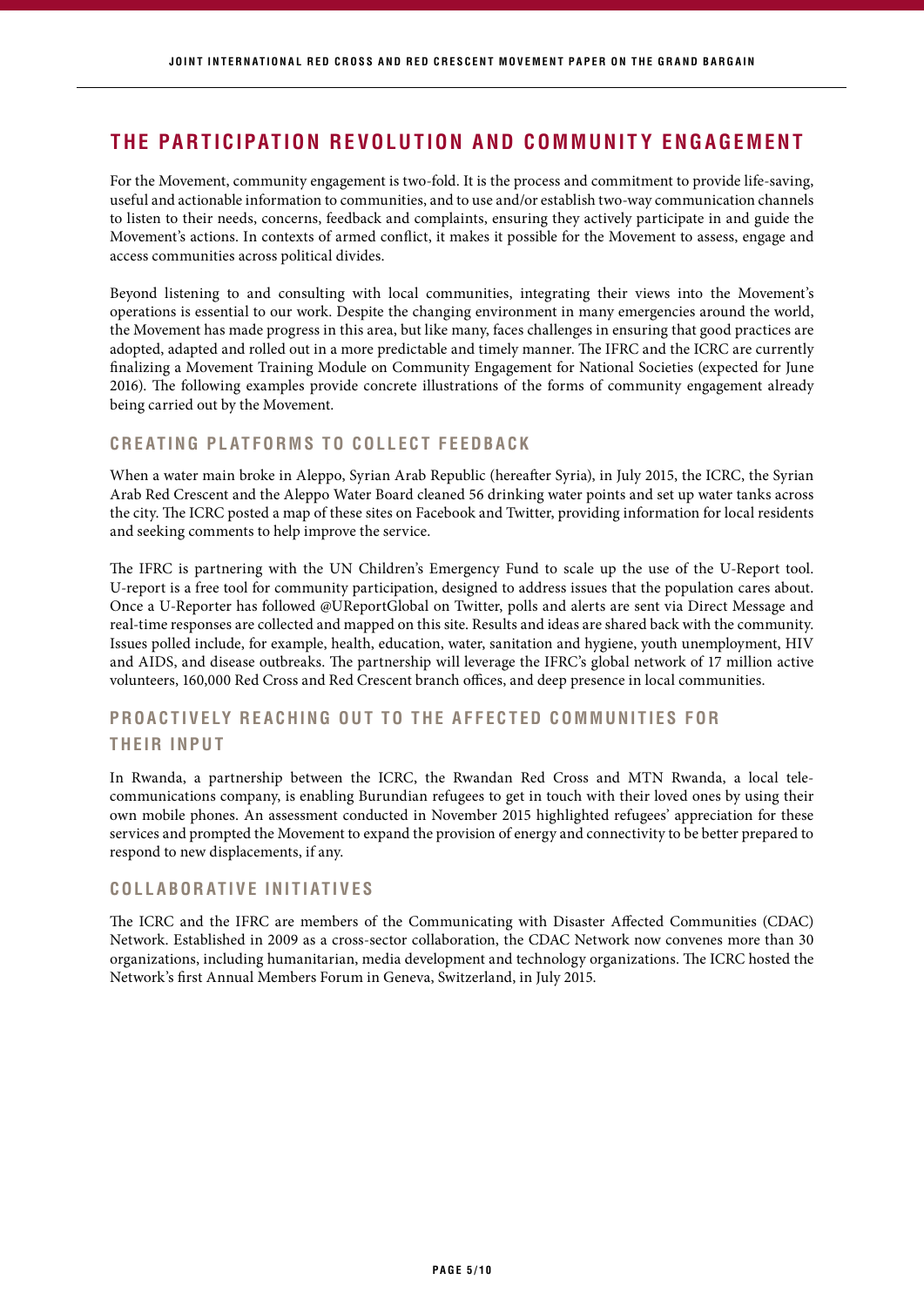## **INVESTMENT IN NATIONAL FRONTLINE RESPONDERS**

National Societies are key frontline responders, and the ICRC and IFRC commit to invest further in strengthening their capacities. The Movement believes that there is synergy and complementarity between local and international mandates, perspectives and actions. Both the unique advantages of local and national frontline responders and the necessity for neutral and impartial international humanitarian organizations, such as the ICRC, in situations of armed conflict, as required by international humanitarian law, must be recognized.

### **ORGANIZATIONAL CAPACITY ASSESSMENT AND CERTIFICATION AND THE S A F E R A C C E S S F R A M E W O R K**

The Organizational Capacity Assessment and Certification (OCAC) and the Safer Access Framework (SAF) are key tools within the Movement to assess capacities and guide National Societies in their efforts to grow stronger and ensure acceptance and access to communities in need. Unlike many other standard capacity assessments, OCAC and SAF do not take a "pass-fail" approach. Instead they are progressive processes that provide a more holistic picture of National Society capacity, while offering a clear indication of the measures needed to address gaps and weaknesses. Only the IFRC Governing Board, through its Compliance and Mediation Committee, can certify a National Society's capacity. This certificate, which is part of the OCAC process, is valid for five years. In order to be recertified, a National Society must repeat the process.

These tools have allowed the Movement to learn a number of lessons that can be shared with the humanitarian sector, including the importance of looking at organizational development as a holistic process, ensuring that organizational legitimacy and independence is not compromised, and the challenges that developing a long-term domestic resource mobilization base represent.

#### **INVESTMENT IN NATIONAL SOCIETY DEVELOPMENT**

Between 2008 and 2010, the IFRC invested in helping the Burundi Red Cross to set up sustainable volunteer units in local communities. These units carry out a range of activities based on local knowledge and expertise. They also act as frontline humanitarian responders, distributing food in times of food insecurity, providing a first response to mudslides and flooding, and supporting returning refugees. Within four years, Burundi Red Cross units were present in 98 per cent of the country's 3,000 communities, counting some 300,000 volunteers. The decisive factors in the success of the intervention were the quality of the leadership within the Burundi Red Cross, the focus on organizational design for long-term sustainability, and the initial relatively high-risk seed-funding, which allowed a new organizational model to be developed and replicated, attracting support from other partners.

#### **SYRIAN ARAB RED CRESCENT**

The ICRC and the Syrian Arab Red Crescent, supported by the IFRC and other Movement partners, deliver critical principled humanitarian assistance to communities in some of the most difficult-to-access areas in Syria. At present, the Syrian Arab Red Crescent distributes – often together with the ICRC – relief to more than 4.5 million people each month. It is the primary local partner for the UN and all international NGOs registered and operating in Syria. Its volunteers and staff play a pivotal role in delivering vital humanitarian assistance within an extremely challenging environment.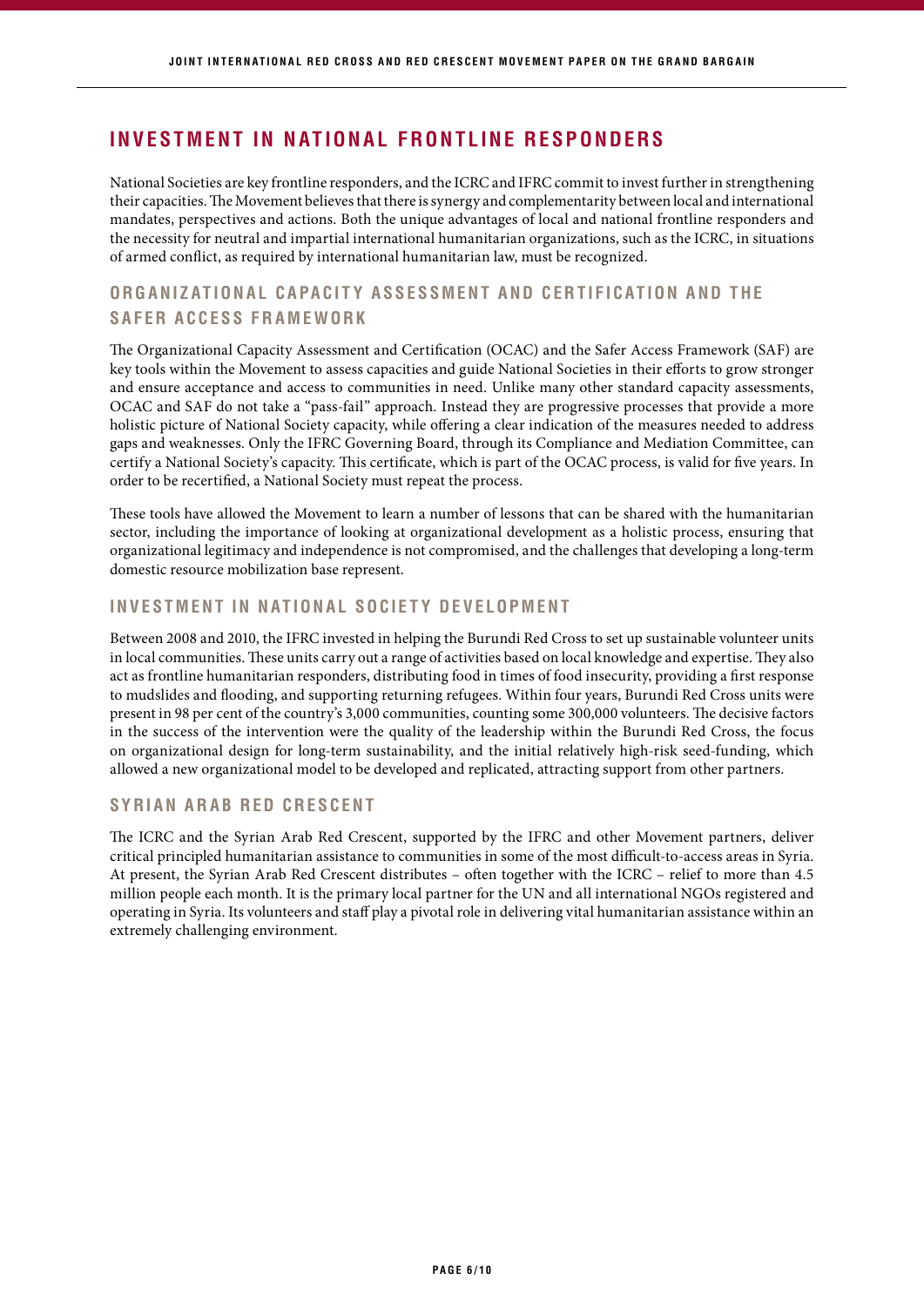## **SCALING UP THE USE OF CASH-TRANSFER PROGRAMMES**

For the Movement, cash transfers are a powerful means of covering a wide range of beneficiary needs in emergency situations or to support livelihoods and contribute to economic recovery. With cash, communities are given the necessary financial means and autonomy to meet their specific individual needs, such as improving their living conditions, increasing food production or developing their skills through specific training.

#### **CASH TRANSFERS TO SUPPORT EMPOWERMENT AND ECONOMIC RESILIENCE**

In 2014–15, cash transfers were used in Liberia to support Ebola patients. As soon as they were discharged from the Ebola treatment units, communities were given cash to meet needs such as purchasing food, replacing essential belongings lost during the disinfection process, or restarting small businesses to sustain their livelihood.

In Somalia and Nigeria, conflict-affected households who benefited from ICRC unconditional cash transfers were able to meet their essential needs, such as food, household items, water or health care, and establish small economic activities for self-sustainability. Affected communities provided feedback that they felt empowered and cash programmes restored their dignity, giving them the ability to purchase directly what they really needed. In a further ripple effect, market traders in the communities also reported increases in sales and profits.

#### **CASH DELIVERY AT SCALE – LESSONS FROM TYPHOON HAIYAN**

The IFRC and Philippine Red Cross response to Typhoon Haiyan is a strong example of a coordinated cashbased response delivered at scale. Typhoon Haiyan was the most powerful storm ever recorded, affecting over 13 million people. Although the Philippine Red Cross had significant experience in distributing cash to vulnerable households in development contexts, providing cash support at this scale to affected people within weeks of a disaster had never before been attempted by the National Society or the IFRC. In the course of responding to the needs of 500,000 people, the IFRC and the Philippine Red Cross supported 100,000 families with a combination of in-kind and cash-based assistance, with almost 91,000 families given unconditional cash grants by the Movement. Cash support was largely delivered through existing financial mechanisms, such as remittance companies, where pre-agreements were in place between the Philippine Red Cross and financial providers. The success of this response was made possible by the IFRC's investment in the Philippine Red Cross's cash preparedness capacity in the years before the disaster, ensuring there was strong advocacy, established cash delivery mechanisms, robust systems and adequate human resources. With all the components in place in the Philippines, the Haiyan operation remains, to date, the largest cash-transfer programme implemented by the Movement immediately after an emergency.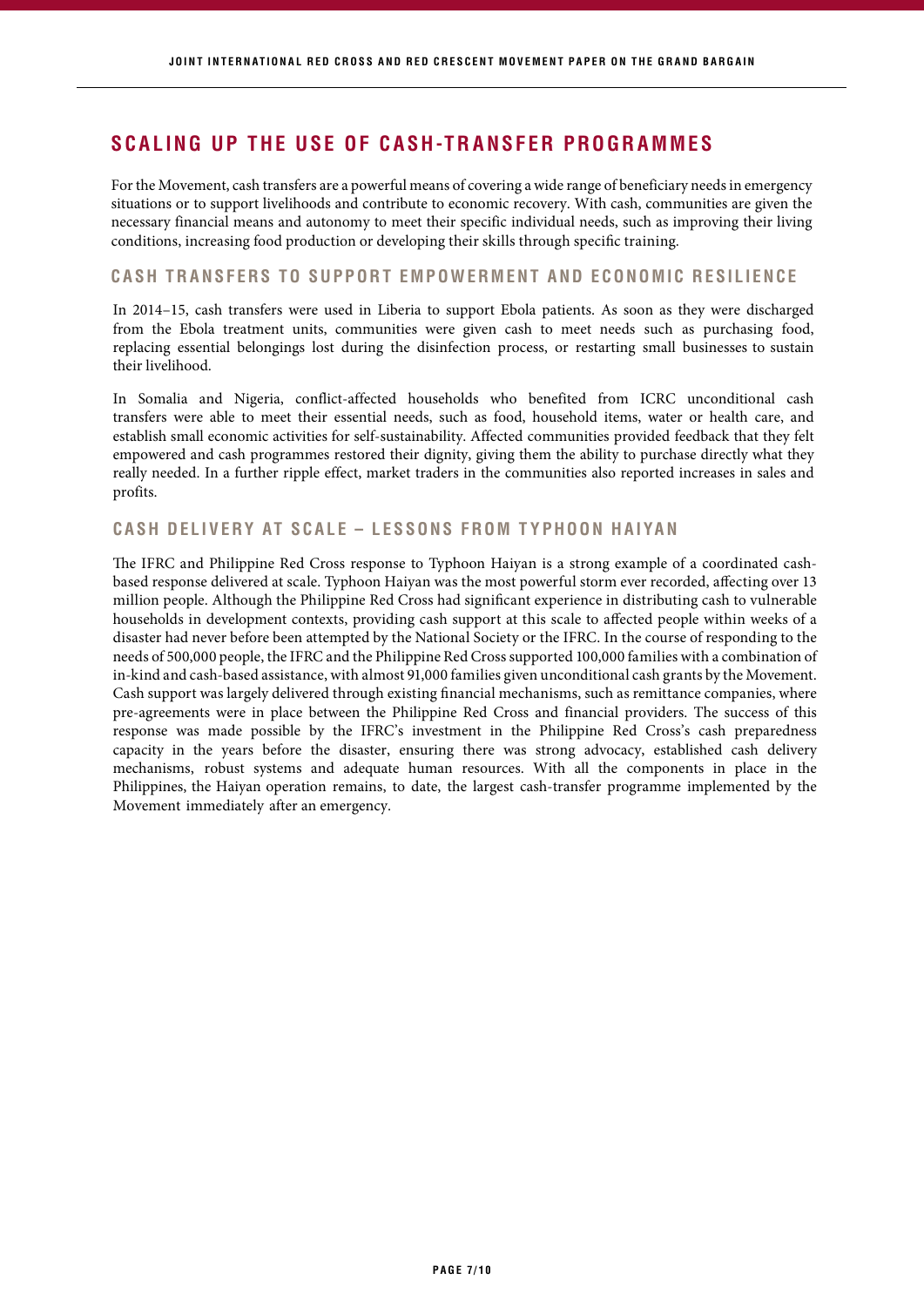## **ISSUES OF CONCERN TO THE MOVEMENT SECTION 3**

The experience of the Movement leads us to identify some elements in the Grand Bargain that in our perspective constitute real limits. We encourage stakeholders of the humanitarian community to consider them in the discussions.

## **A "ONE SYSTEM APPROACH"**

The Movement emphasizes that there is no one single international humanitarian system, but several distinct humanitarian networks, one of which is the Movement. Movement components hold specific status under international law and are bound together by their Fundamental Principles. Effective collective action will derive from the recognition of multiple systems and strengths of different actors, and as a result, the Movement believes that the Grand Bargain should avoid taking a "one system approach".

## **A SINGLE GLOBAL PLATFORM FOR FINANCIAL DATA**

The Movement is committed to financial transparency and recognizes that in order to provide flexible and predictable funding, donors need assurance that money is well spent. Open and transparent data should be the norm. While being in favour of greater financial transparency, the Movement has reservations about the feasibility and efficiency of all actors providing comparable data on a single global platform. Trying to align multiple distinct systems could result in time-intensive bureaucratic processes with little and uncertain effect on humanitarian impact. The Movement commits to working with its donors and partners to ensure the appropriate level of transparency for its costs and operations.

## **JOINT NEEDS ASSESSMENTS**

The Movement is working to establish joint Red Cross/Red Crescent needs assessments. It is in favour of efforts to exchange information and lessons learnt among organizations that can improve efficiency and lower costs at the assessment and implementation stages. However, the Movement has reservations about systematically carrying out joint assessments with other networks. Working jointly around assessments may cause problems of perception and security for the Movement, for instance when working in sensitive or insecure situations. In certain contexts, non-State armed groups are hostile towards the UN, hence joint assessments with the UN could compromise the Movement's acceptance and access.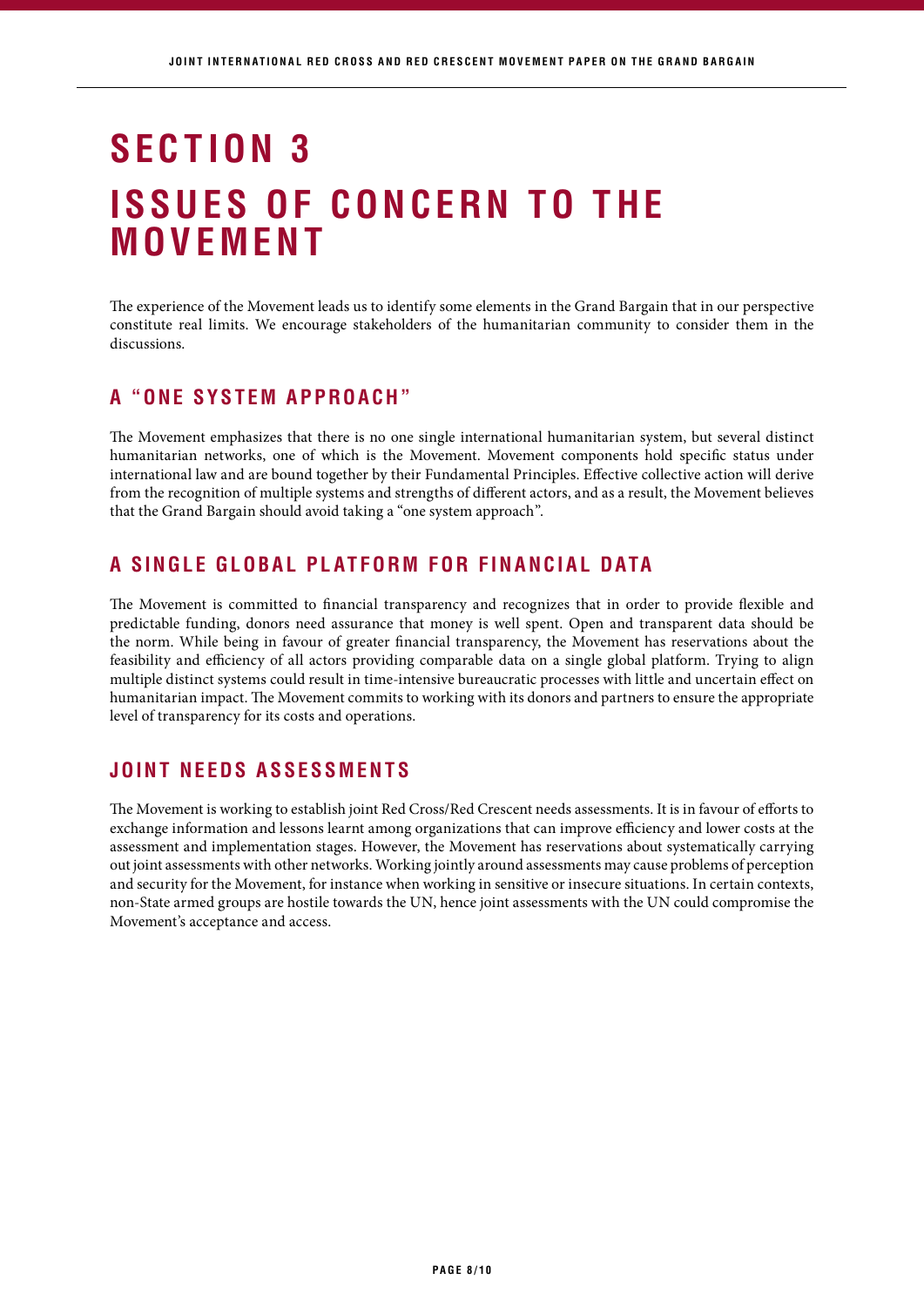# **SECTION 4 THE MOVEMENT'S EXPECTATIONS**

The Movement is committed to four aspects of the Grand Bargain: (i) reducing duplication and management costs, (ii) joining the "participation revolution", (iii) working with donors to increase the capacity of National Societies, and (iv) scaling up the use of cash-based programmes where appropriate. In return, the Movement believes that the international humanitarian community has a great deal to gain from donor countries committing to these four key elements of the Grand Bargain:

- more multi-year humanitarian funding •
- less earmarking •
- harmonized and simplified reporting requirements •
- greater investment in National Societies •

## **INVESTMENT OF "QUALITY MONEY"**

Donors should ensure that money invested in humanitarian assistance is "quality money", i.e. predictable, longterm, un-earmarked, and low on unnecessary conditions and reporting requirements. Chronic and protracted conflicts and seasonally recurrent disasters are increasingly the norm for the Movement's operations. As a result, predictable and multi-year funding are essential to the planning and delivery of sustainable programmes addressing both short- and longer-term needs of the people affected.

Flexible financing is critical for the Movement to conduct principled humanitarian action globally, prioritizing its response on the basis of the most urgent needs and vulnerabilities rather than media attention or the political interest of States. Moreover, flexible financing also allows for organizations to pilot and innovate projects that might not otherwise attract funding, leading to greater learning and an improved response. Unfortunately, the Movement has experienced greater earmarking over the past several years. While earmarking can in some cases be useful to ensure that funds are directed to underfunded crises or sectors, too often earmarking reflects political rather than humanitarian priorities. This trend needs to be reversed as part of the Grand Bargain.

## **GREATER INVESTMENT IN NATIONAL SOCIETIES**

The staff and 17 million volunteers of National Societies often come from the affected communities themselves, and bring deep knowledge and awareness of context and culture. They are permanently present at the national and local level, accompanying vulnerable people and communities along their journey to resilience. They need more support from donors, especially those National Societies with proven capacities to manage international funds and deliver high-quality services. Such support has the potential to realize efficiency gains and reduce overall transaction costs in the system.

The Movement is developing an investment mechanism to incentivize and invest in long-term National Society development, with a particular focus on innovation and community resilience programming. National Societies require investment to develop and maintain a range of organizational capacities that allow them to function as independent humanitarian actors with the necessary core competences to scale up in times of emergency, but also to deliver essential services to vulnerable people between emergencies. Such investment should be made on development timescales with development outcomes in mind.